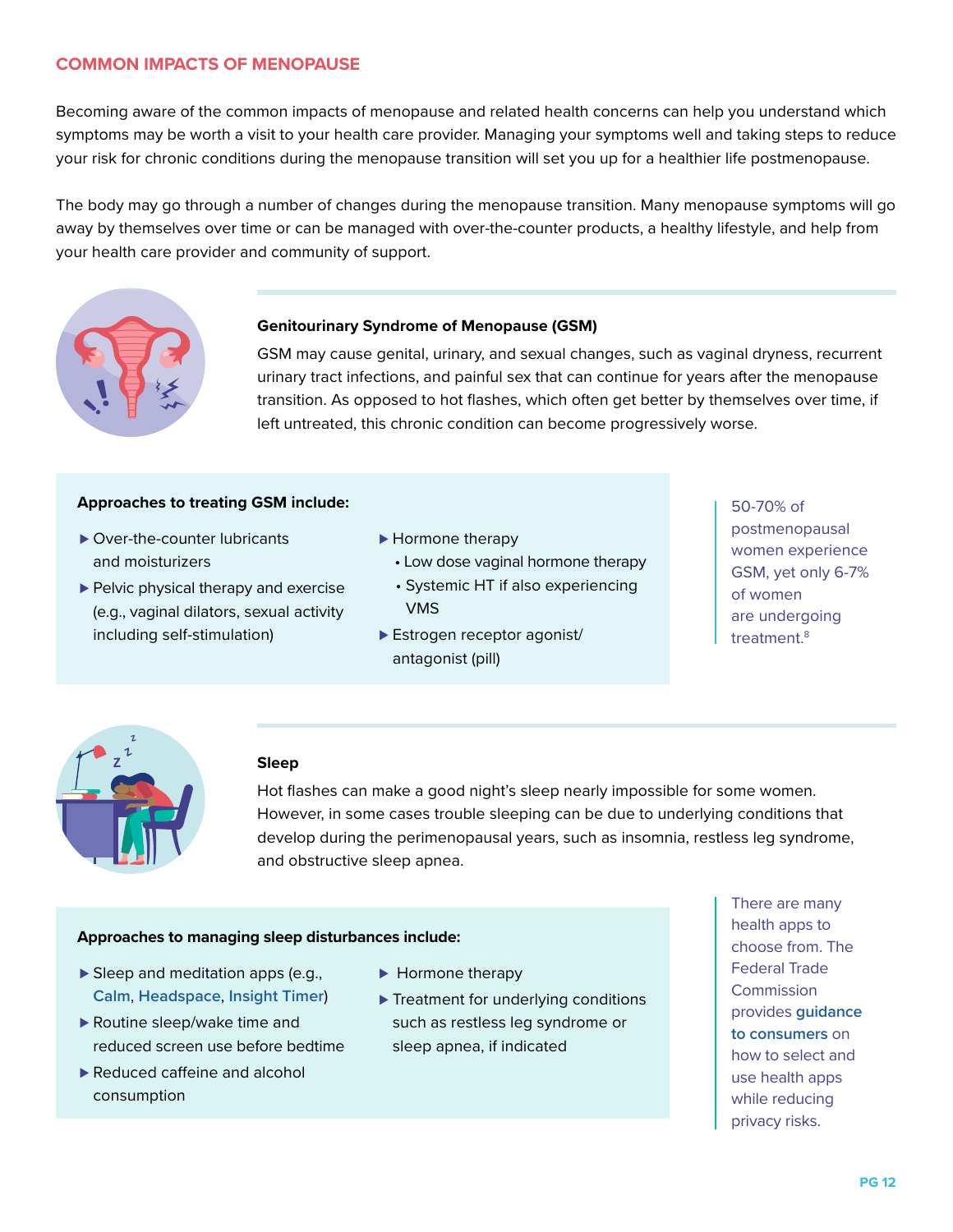

## **Bone Health**

Transitioning to menopause puts women at risk for decreased bone density and higher risk for breaking a bone. When bone density becomes very low, women may be diagnosed with **osteoporosis**, a disease in which bones can break more easily. Bone mineral density can be simply measured by a DXA scan. Although the current screening recommendation is for women over 65 years, discuss with your provider if you are a candidate (i.e., high risk or family history) for an earlier scan.

#### **Approaches to improving bone health include:**

- ► Weight bearing exercise, strength training, vibrating platforms
- ► Medications for treating osteoporosis, if indicated
- ► Dietary sources and supplements (calcium and vitamin D)
- ► Hormone therapy, if also experiencing VMS



**50%** of women over age 50 will break a bone because of osteoporosis<sup>9</sup>



**2x** more white women experience bone fracture than Black and Asian women in the U.S.<sup>10</sup>



#### **Cardiovascular Health**

Cardiovascular disease (CVD) is the leading cause of death among women in the United States.11 While the menopause transition increases the risk for CVD, the relationship between CVD and menopause is complex. Aging, together with a number of physiological changes and pre-existing conditions, such as high blood pressure, elevated cholesterol, obesity, and diabetes, can impact CVD outcomes.

#### **Approaches to improving cardiovascular health include:**

- ► Regular exercise and physical activity
- ► Healthy diet and weight management
- ► Stress reduction
- ► Quitting smoking
- ▶ Reduced alcohol consumption
- ► Treatment of high blood pressure, diabetes, or high cholesterol, if indicated

Although studies have shown no significant increased risk of cardiovascular disease with the use of systemic HT in healthy women under age 60, hormone therapy is not advised as a preventive care option for CVD.12

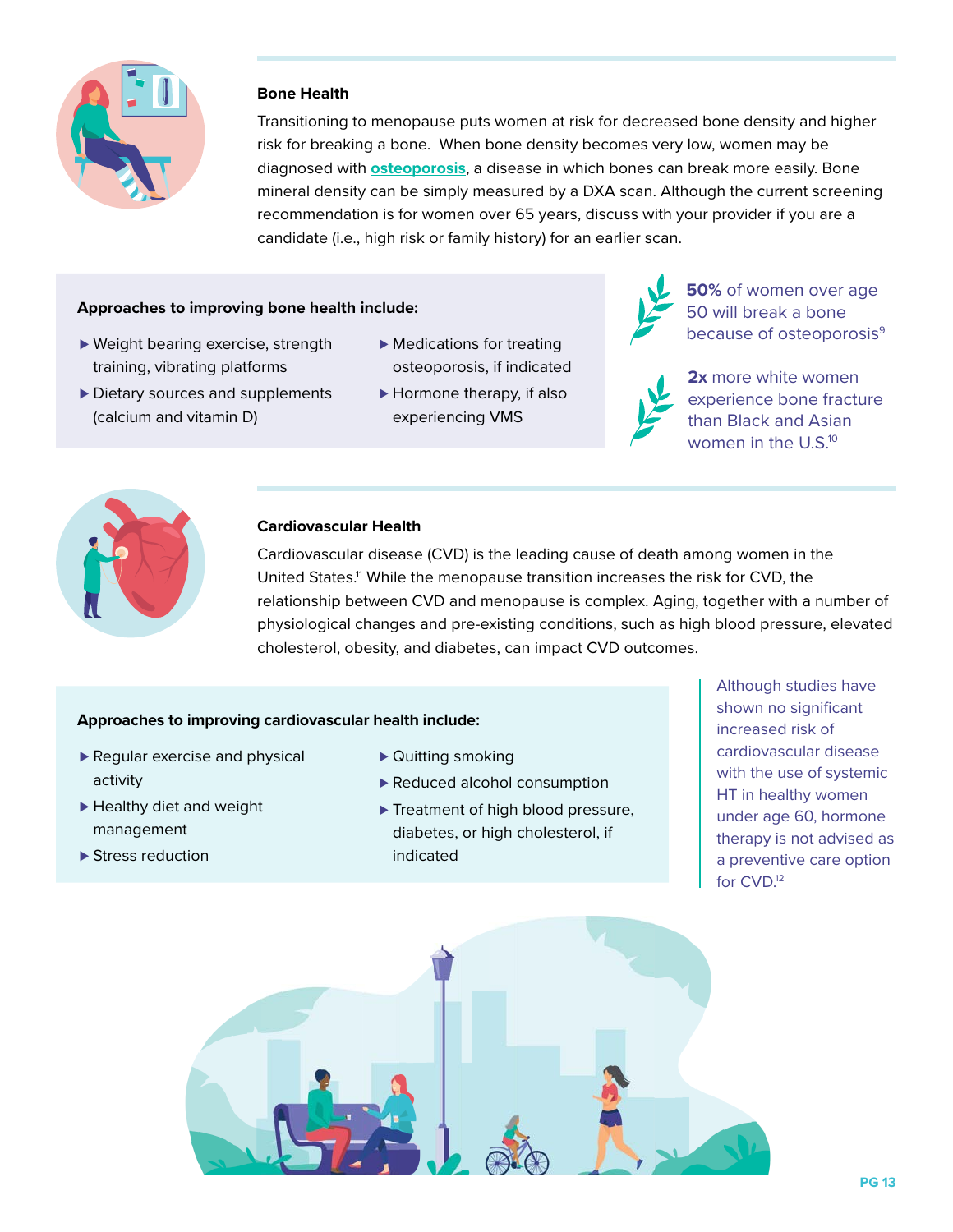

### **Weight Gain/Diabetes Risk**

Menopause affects the body's metabolism, including its response to insulin. Many women gain weight with menopause. Taking in fewer calories and burning more with exercise are often required to maintain a healthy weight. Increasing age, weight gain, and changes in metabolism also increase risk for developing diabetes. Women should speak with their health care providers about diabetes screening and women with diabetes should monitor their blood glucose closely during the menopause transition to ensure they are maintaining and adjusting levels as necessary.

### **Approaches to managing diabetes risk include:**

- ► Weight management (physical activity and healthy diet)
- ► Medications for treating diabetes, if indicated

Because menopause is only one of many possible contributors to weight gain, treating menopause symptoms will not guarantee weight loss. Talk with your health care providers about holistic approaches to assist you with healthy weight management as you age.



# **Digestion**

Digestive symptoms, such as gas, bloating, heartburn, and constipation, are common during the menopause transition. For many women, these symptoms are related to food moving more slowly through the digestive tract, but for some, the menopause transition might trigger symptoms associated with an underlying gastrointestinal condition like irritable bowel syndrome (IBS).

### **Approaches to improving digestive health include:**

- ▶ Over-the-counter medications for gas or heartburn
- ► Treatment for IBS and other gastrointestinal conditions, if indicated



### **Hair and Skin**

During menopause, changes to the hair and skin can include hair thinning or loss, increased facial hair, dry or itchy skin, acne, dark spots, wrinkles, and loss of skin plumpness. Sometimes, pre-cancerous growths of the skin can be confused with changes to the skin during menopause (e.g., dark spots). Make sure to consult a dermatologist with any concerns you may have.

### **Approaches to promoting healthy hair and skin include:**

- ⊲ Over-the-counter skincare products (e.g., cleansers, moisturizers, retinol products)
- ► Wearing sunscreen
- ► Screenings and self-exams for skin cancer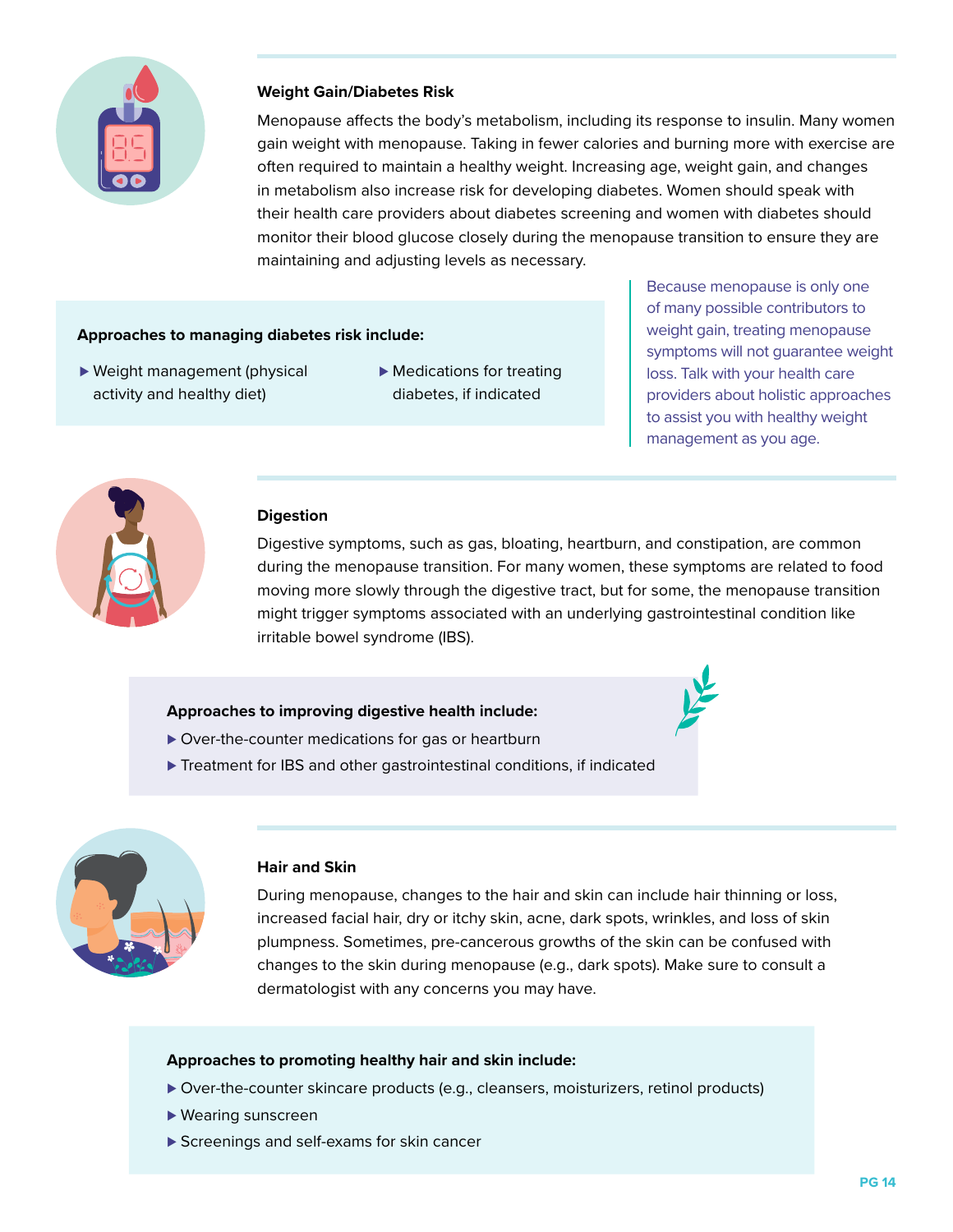

### **Cognition**

Mild cognitive symptoms during menopause, such as forgetfulness or brain fog, are rarely indicators of more serious cognitive decline or disease (e.g., dementia or Alzheimer's disease). However, they might reflect sleep deprivation and stressors that women often experience during midlife, such as balancing work-life and caregiving responsibilities. Overall risk for developing cognitive diseases increases with aging, so taking healthpromoting steps during midlife years may reduce risk as you get older.

# **Approaches to improving cognitive health include similar steps to improving heart health:**

- ▶ Physical activity and exercise
- ► Healthy diet (including adequate hydration and omega-3 fatty acids)
- ► Treatment of high blood pressure, diabetes, and high cholesterol, if indicated
- ▶ Mental and social activity



**60%** of midlife women report problems with memory during perimenopause<sup>13</sup>



## **Mental Health**

The impact of menopause on mental health can extend beyond common symptoms, such as changes in mood. Women in the menopause transition may develop clinical depression or anxiety. While changes in mental health may be due in part to physiological factors, they may also be worsened by the strain of adjusting to the idea of aging, challenges with managing symptoms and accessing care, and other midlife stressors (e.g., personal and caregiving responsibilities).

A visit with your health care provider about your mental health and wellness offers the opportunity to assess the degree of concern and create a plan of action.

### **Approaches to improving mental health include:**

- ► Stress reduction
- ▶ Psychotherapy, cognitive behavioral therapy, or counseling
- ⊲ Antidepressants (e.g., SSRIs, SNRIs)
- ► Hormone therapy (alone or in
- combination with antidepressants)
- **2.5x** increased diagnosis of depressive disorder during perimenopause<sup>14</sup>



### **Cancer Risk**

Risk for many cancers increases with age, and reproductive hormones play a role in risk of certain cancers. Women who experience menopause later than average (over age 55) have a higher risk of breast, ovarian, and uterine cancer. More reproductive years (41 years or more with your period), regardless of age at menopause, carries additional risk for thyroid cancer.